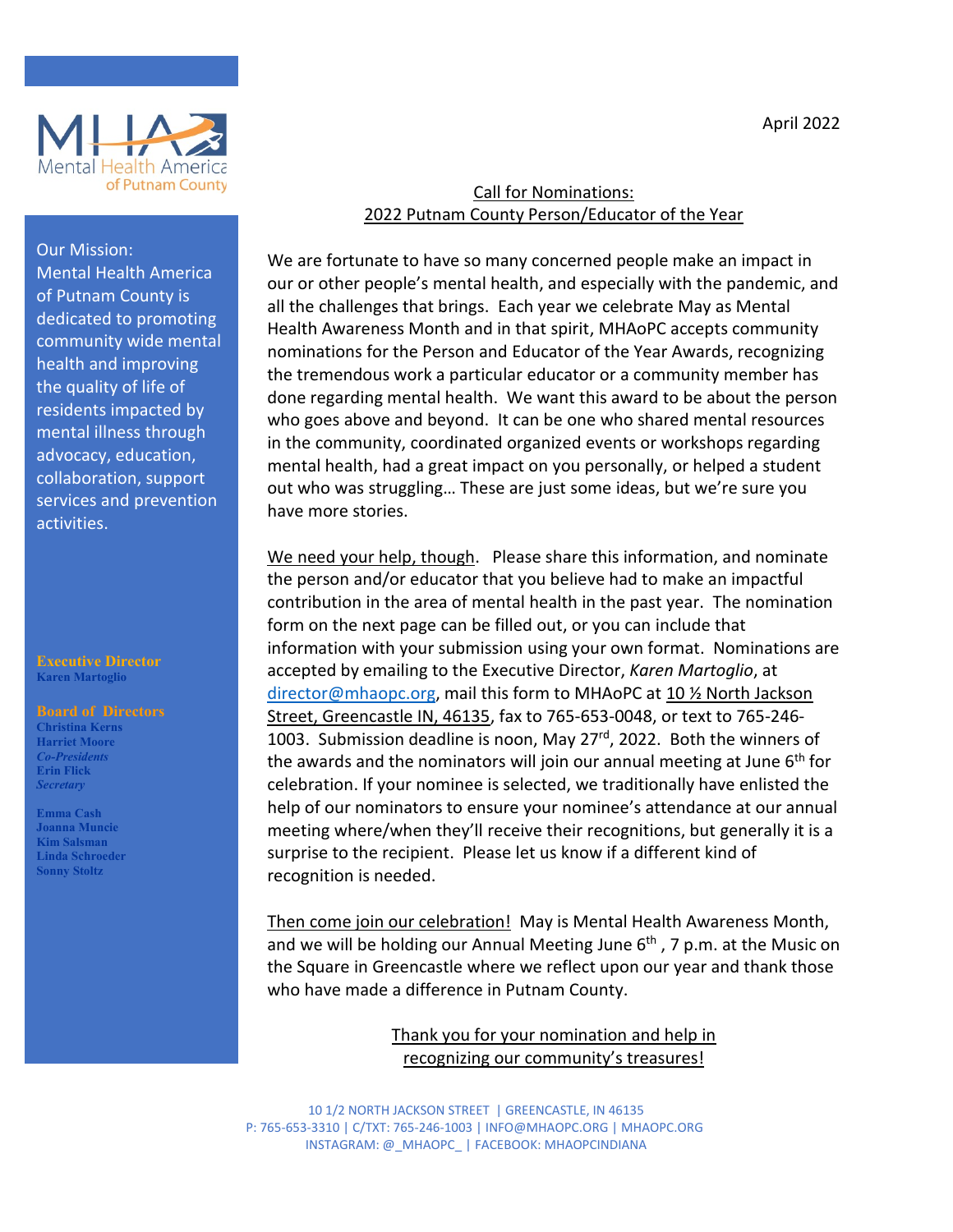# Nomination form for Mental Health America of Putnam County's Educator or Person of the Year

| Nominee information                                                                      |  |           |      |                        |  |  |  |
|------------------------------------------------------------------------------------------|--|-----------|------|------------------------|--|--|--|
| Please circle at least one: I'm submitting this for which award:                         |  |           |      |                        |  |  |  |
|                                                                                          |  | Person or |      | Educator               |  |  |  |
|                                                                                          |  |           |      |                        |  |  |  |
| First                                                                                    |  |           | Last |                        |  |  |  |
| Email address                                                                            |  |           |      |                        |  |  |  |
| Phone number                                                                             |  |           |      |                        |  |  |  |
| Please fill out the information below if you are nominating for the Educator of the Year |  |           |      |                        |  |  |  |
| Position                                                                                 |  |           |      | <b>School District</b> |  |  |  |

| Nominator information |  |      |  |  |  |  |
|-----------------------|--|------|--|--|--|--|
| First                 |  | Last |  |  |  |  |
| Email address         |  |      |  |  |  |  |
| Phone Number          |  |      |  |  |  |  |

Please share why you believe this individual should recognition as our 2021 Educator/Person of the year? (feel free to use more space than provided, or attach documents)